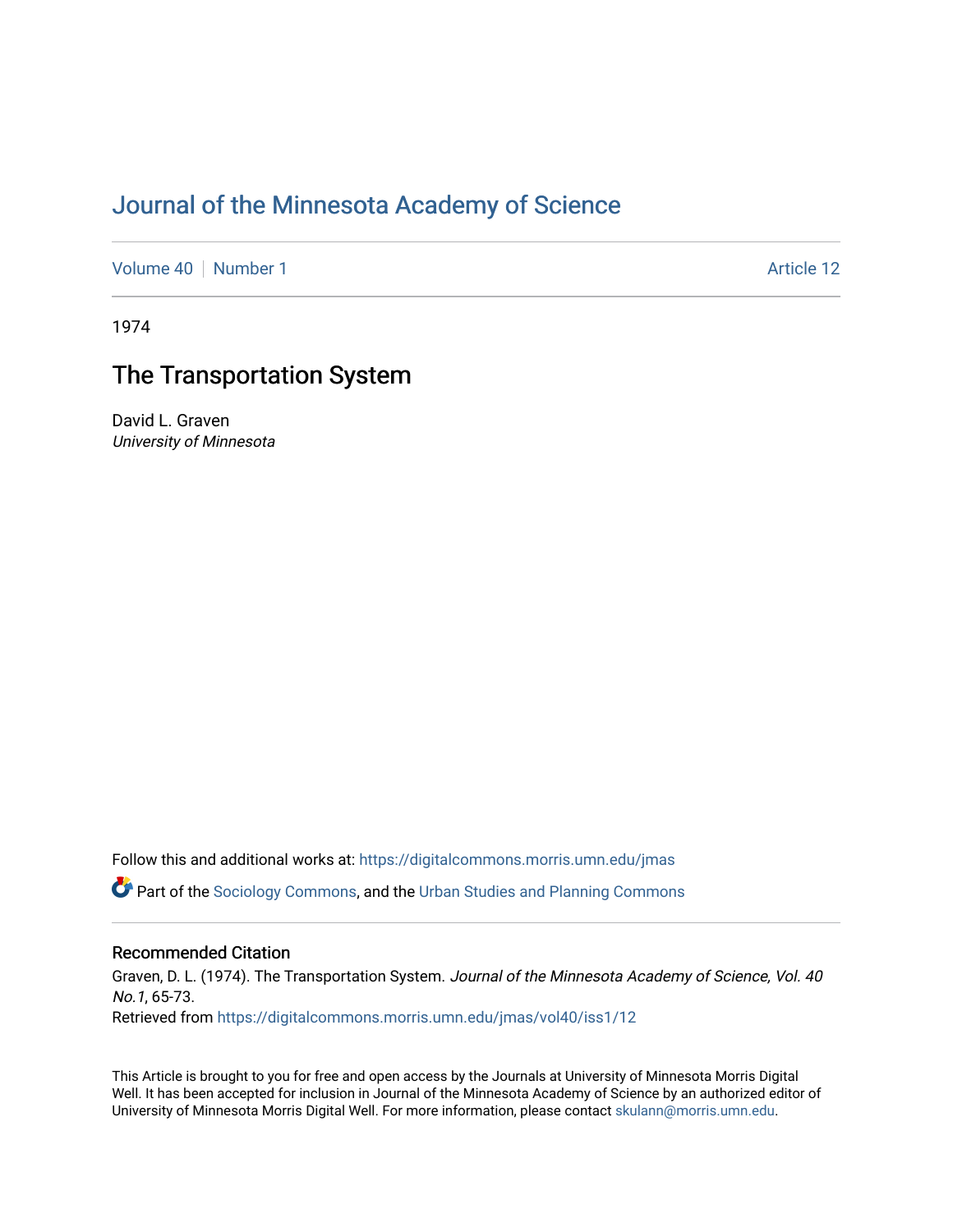# **The Transportation System**

Scenario prepared by **DAVID** L. **GRAVEN,** Professor of Law, University of Minnesota, and chairman of the Development Guide Committee of the Metropolitan Council.

It is possible to talk about a transportation system and even about subsystems, but it is also true that some parts of the system are very loosely connected, if at all, with the other parts. For example, pipelines are a crucial method of transportation. But they seldom bother anyone except when they leak or when they are being put in. Minnesota has at the present time 1,900 miles of oil pipeline and 2,700 miles of regional natural gas distribution lines. There are a lot of other things underground in Minnesota including regional and local sewer pipe and water pipe; presumably even electrical transmission lines can be looked at as a way of transmitting electricity. I mention these now only to drop them because while there are undoubtedly problems there may be more rather than less pipe in 1985, the connection with the rest of the transportation system is tenuous at\_ best.

Minnesota has more than 10,000 lakes but it also has three rivers that are used for commercial transportation. River barge traffic coupled with the Great Lakes shipping from the ports of Duluth, Taconite Harbor, Silver Bay and Two Harbors make water transportation big business in Minnesota. Growth is easy to predict. Water remains the ideal form of transportation for large numbers of commodities where low transportation costs are important in moving large volumes. Hopes outran reality as to the impact of the St. Lawrence Seaway but the problem is not one of capacity but of economic activity. Restraints on the Mississippi waterway system now seem to include environmental problems arising from the dredging of the Mississippi River and the disposal of the sand. This has flared into a dispute between the Corps of Engineers and the state of Wisconsin, but despite the current rhetoric it would appear that the dispute hardly threatens the water transportation system. The main constraint is the fact that water freezes at 32 degrees fahrenheit. The recreational use of the rivers in the metropolitan area, particularly the St. Croix and Mississippi, are increasing for pleasure travel. The completion of a deep channel to the Port of Savage on the Minnesota and the creation in the "60's" of the Port of Minneapolis above the falls about ended for the foreseeable future the physical expansion of the system.

Water transport cannot be ignored and is an important source of economic livelihood to many, but it will not figure further in this paper. Railroads are still big despite the virtual disappearance of passenger service. There are nine class one railroads in Minnesota. Two are devoted to handling exclusively taconite and iron ore. The question of the future of the rail freight system is of crucial national importance, as witness the Penn Central bankruptcy and subsequent national legislation to attempt to rationalize the floundering eastern railways. Minnesota railroads appear to be in sound financial

*Journal of: Volume Forty, 1974* 

shape. Their freight traffic seems destined to go up. The major current problem and one that will be with us for a long period of time is the abandonment of rail lines into parts of the state which are slipping in growth. The problem will continue to capture the energies of desperate local communities and state and local leaders. Having noted the trend towards the abandonment of lines built in a bygone era that are no longer economical from the railroads' point of view, one can only predict a period of slow but certain drop in rail service to the areas which no longer can pay the freight and a steady increase in freight service to the localities where growth is occurring. Rail passenger service is more of a curiosity than a viable means of transport for most Minnesotans and seems likely to remain that way despite the efforts to induce **AMTRAK** to commence Minneapolis and Duluth passenger service. At the present time, AMTRAK service· is available on the main run from Chicago to Minneapolis to Fargo and points west, which is to say, for practical purposes for most Minnesotans now or in the foreseeable future, the passenger train if taken at all will be more for fun and games than as a reliable means of transport. The United States Department of Transportation experiments with the development of high speed trains appear destined to bear fruit in terms of high speed rail service in the Boston-Washington, D.C. corridor and perhaps may make eventual sense for such intermediate length runs as between Minneapolis and Chicago. But within the time frame of this paper, I see little grounds for optimism that rail passenger service will affect air or automobile traffic projections.

And that brings us to the key element in the present Minnesota transportation system  $-$  highways. The street and road system in Minnesota is extensive. The car, of course, is the all pervasive method of transportation in Minnesota. It hauls freight in the form of a truck either directly or from rail and air terminals. In the form of the passenger car, it is the. basic way in which most Minnesotans get around. There were 2,368,127 motor vehicles in Minnesota in 1972 up. 3% from the year before. The Twin City metropolitan area has the highest percentage of 2-car families in the country by metro area - 40% and only 14% of the families in the metro area are without an automobile.

The auto and its use and abuse is what most people are talking about when they talk about the "transportation problem." But to many, particularly~ those in the metropolitan area, the transportation issue of the 70's is the role of mass transit. There are 3 public transit commissions in Minnesota, the Twin Cities, Duluth and St. Cloud: and there are local bus systems in Mankato, Faribault, Red Wing, Rochester, Austin, Hibbing, Moorhead, and Cloquet. All use buses, and buses use highways. The highway system is a system of sorts,

65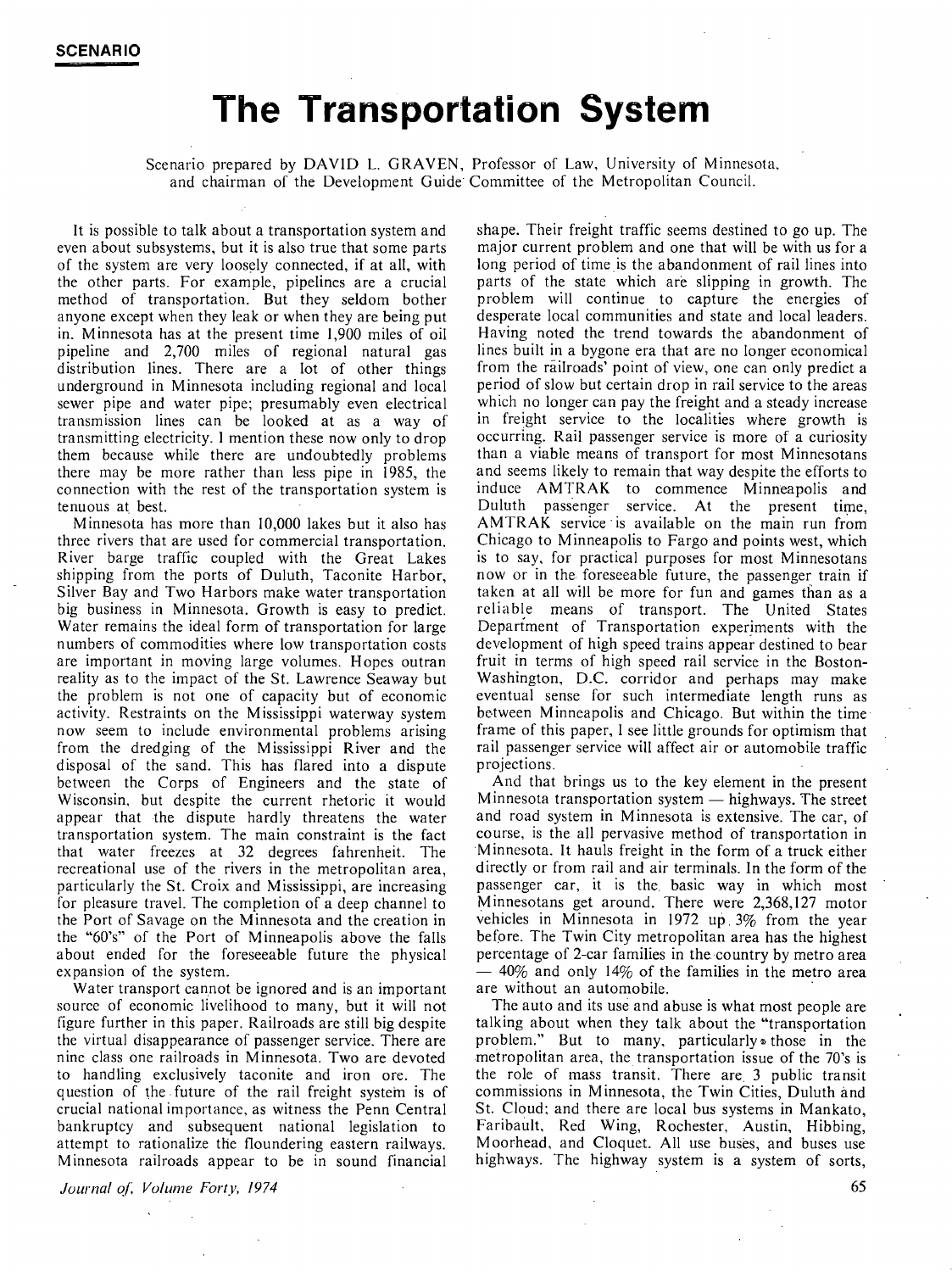although to the casual observer it is a complicated and at times illogical hodgepodge of classifications based on historical jurisdictional prerogatives. At the present time, there are some 606 miles completed of an interstate system that is projected at 914 miles. There are 11,494 miles of state trunk highways and 29,610 miles of county and state aid highways. County roads log in at 15,408 miles and the municipal and state-aid street mileage amounts to 1,290. There are an additional 10,867 miles of municipal streets and a surprisingly large figure of 55,255 miles of township roads. State and national park and forest refuge type roads at the present time are listed at 3,220 miles. In short, a lot of Minnesota landscape is dedicated to highway purposes both in and out of urban areas.

There is an intercity bus system. It is the only way that most people living outside of the metropolitan area can get around if they don't have a car or airplane. There are 12 intercity bus companies operating in Minnesota, but Greyhound Lines accounts for some 50% of the total intercity bus miles. They seem to be operating profitably. The problem with bus transportation in Minnesota is basically that all the routes originate in or around the Twin City area. Thus a trip from a place such as Worthington to St. Cloud requires a time consuming detour through Minneapolis. Since the Twin City metropolitan area at the present time is approximately half of the state's population and is projected to grow in percentage, it will require aggressive local action and a better road network if intercity but travel is to resemble something other than the spokes on the wheel of the Twin Cities hub.

The last segment of the transportation system noted here is air transport. The State Aeronautics Department is operating and planning a state aeronautics system. The state airport system consists at the present time of 159 airports classified into key airports, secondary airports and a landing strip system. One hundred thirty-nine of these airports are publicly owned and there are an additional 55 privately owned airports and sea plane bases. The Department reports 336 private-use only airports as well as several heliports, although helicopters for something other than traffic congestion in the Twin Cities seem little in evidence as part of the transportation picture. There are 11 airports which handle regularly scheduled airline service. Air freight is becoming an increasingly important part of air transportation.

For purposes of setting the stage for the 1985 scenario, where we are and where we are going  $-$  a look is in order at three crucial elements of transportation, airports, highways and mass transit. We start in the sky. There are a lot more people flying today than there were five years ago and there are going to be a lot more people flying five years hence; that much appears clear. The scheduled airline passenger traffic is up in this state as well as others and this poses a major planning problem for the Twin City area. The State Aeronautics plan is concerned about other matters as well as the future of Wold-Chamberlain. It calls for an increase in flight capability of a number of the airports around the State of Minnesota. The increased use of private planes (general aviation) has been the past trend and will be the

future trend in my judgment regardless of the ·cost of airplanes or the cost of fuel. Combining business with pleasure, air travel is an increasing way of life for many Minnesotans. The use of corporate airplanes, while temporarily leveling, seems destined to increase insofar as the non-metro communities can attract industry. There will be up-graded air fields to accommodate the business jets of the future, and increased airport capability and expansion across the state appears to be a safe prediction. Federal funding will help but it will be mostly a local effort. At the present time, there is nothing to prevent a Piper Cub from landing in the midst of jet travel at Wold-Chamberlain. However, there are a number of other metropolitan general aviation airports, and Flying Cloud, for example, is one of the heaviest used air fields in the country. The Metropolitan Airports Commission and the Metropolitan Council have laid out a system of expanded general aviation airports, and given the pressures over the ensuing years, there seems every reason to expect the gradual expansion and construction of additional general aviation air fields in the metropolitan area. But when people in the Twin Cities area discuss the airport issue, most are really talking about the future of Wold-Chamberlain and where and if there should be a second major airport. A few years ago, the Metropolitan Airport Commission thought it needed a second airport and attempted to locate it in Ham Lake, north of the Twin Cities. This location was twice vetoed by the Metro Council. Finally, a joint study was conducted by the Council and the Airports Commission.

There are several key issues involved. First, is noise. This is what first activated an articulate segment of South Minneapolis and Highland Park in St. Paul. Hundreds of public meetings later and after a Supreme Court lawsuit which found the airport noise to be a compensable "taking" by inverse condemnation, noise is still an issue. It has abated some due to the different landing and take-off procedure and new type airplanes with noise reduction equipment on them. And a consensus is growing that jet noise is manageable at Wold. The second issue has to do with the capacity of Wold. What, if anything, can be done to increase it. The former Mayor of St. Paul indicated that they could expand the runways into south Minneapolis, but the simple fact is that the physical boundaries of the airport are fixed and there will, in my judgment, be no expansion of Wold including runways across the river in Dakota County. The Metro Council determined that if Wold reached capacity, a new airport should be built and that all air passenger travel should be located at the new airport. The one airport concept is resisted from time to time by members of the MAC staff and some Commissioners, but it is the Council's view that we cannot permit a Dulles-National situation to develop here. The Council's view, in my judgment, will carry the day. That is, if there is a new airport, it will be the sole passenger airport. The real question is whether or not or when Wold will reach capacity. This is a serious question because an airport operating over capacity causes great delay and inconvenience. This paper is not a technical report, so I will not deal with the numbers in any detail.

*The Minnesota Academy of Science*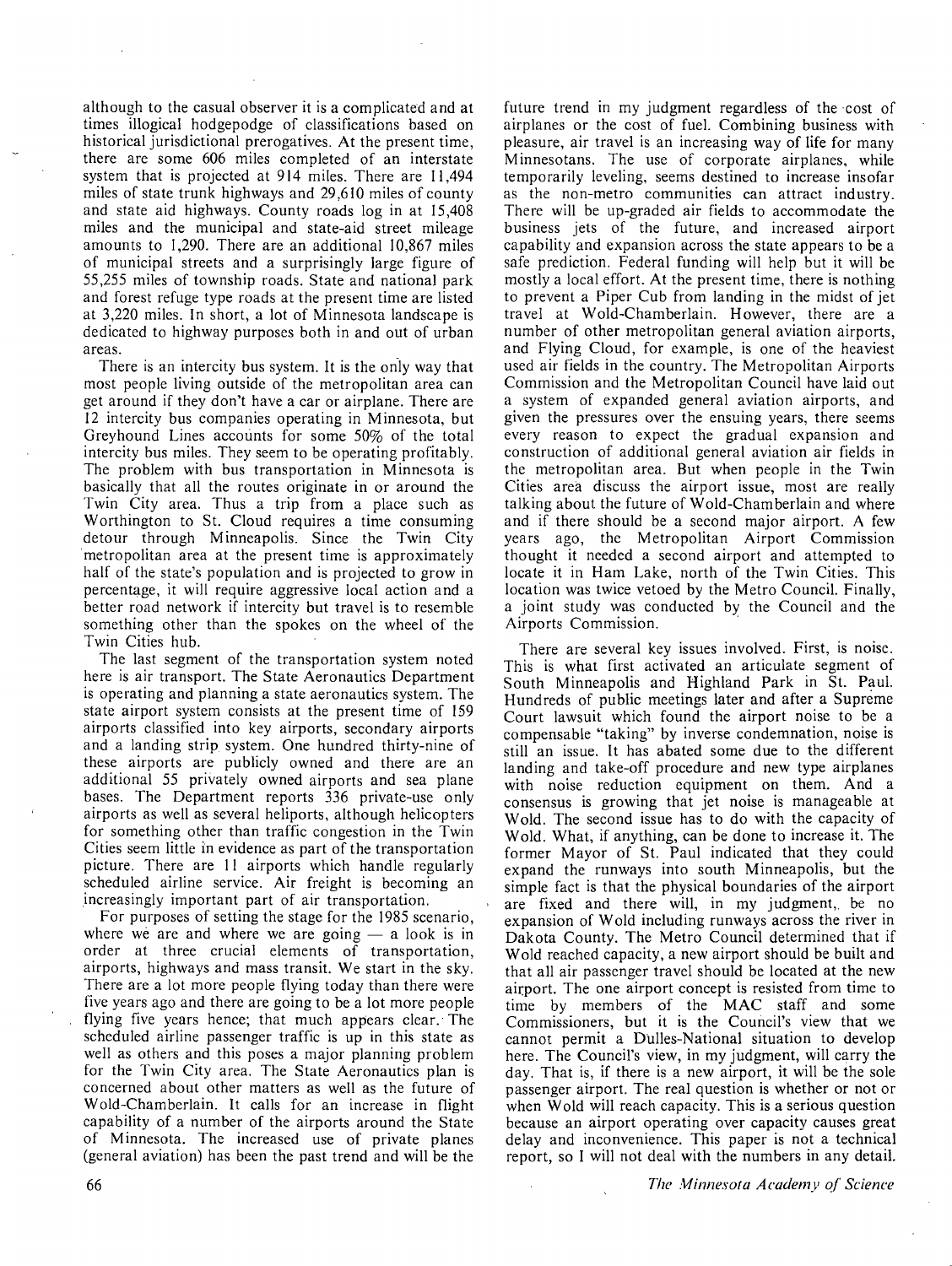In the days when the Metropolitan Airports Commission was recommending a new airport at Ham Lake, they were working with traffic passenger projections which showed capacity problems at Wold developing in the 1980's.

These numbers seemed to indicate some haste in developing a new airport. As a result of a leveling of current usage and other things, passenger projections at Wold have been revised substantially downward and there are some people now who will assert today that Wold will never reach capacity, or if it does, it will be such a distant future that new airplane technology will alleviate any of the problems that might arise by virtue of capacity being reached under present technology.

There is little question that the trend in both passenger volume and total airplane operations is up. Wold has substantial capacity left in it, particularly if general aviation is banished and if even larger jets make their appearance. However, the hope for substantial alleviation of noise and capacity problems because of operational VTOL and STOL (vertical takeoff and landing) planes seems misplaced. Help from new technology here is many years away and certainly outside the time frame of this paper. The Metro Council has proposed that if the second airport is built, it be built in a search area in Grow Township north of Anoka and that the 50,000 necessary acres of land be purchased or other reservation of land be commenced at once so that the site is available if needed when Wold reaches capacity. In the legislative session just concluded, a bill was passed which precludes any purchase of the land for a second airport without direct legislative authorization. At the present time, everyone agrees that air travel will be up. It seems clear that the drops in population forecast will not have as much impact on the air travel forecast as one might suspect, because young people fly more today than the upper age groups (and in just a matter of time, the young will be the old) and air travel is a function of income which is steadily rising. Also, the expansion of service type employment (increasing in total employment percentage) leads to more air travel. It is hard to assess the impact of air cargo on the total freight picture. Air cargo moved out of Wold last year was at an all-time high. There were 123,639 tons in 1973, up from 106,982 tons in 1972. There are predictions, perhaps based on hunch by many observers, that air freight is just about to cut loose. A story appeared in a national paper recently concerning the plans of the current General Motors president to join a group upon his retirement .from General Motors to construct a cargo plane four times the size of a 747 which would, it is claimed, make air freight competitive economically with other forms of transportation for a large number of items. Other observers are now asserting that a second airport in the Twin City area is needed so it can handle the expected giant cargo planes which are expected.

It is not difficult to assess these possibilities over a 30 or 40 year period. I think the chances are almost certain that air freight will loom very, very large in the state and the nation's transportation picture in the year 2000, but I think that during the time frame of this paper, we will see steady but unspectacular growth not a major breakthrough. It should be obvious that this form of

*Journal of, Volume Forty, 1974* 

transportation of freight applies to movements in and out of the Twin Cities because the size of the plane required to make the movement economical will preclude the use in other than Twin Cities, although perhaps Rochester and Duluth and perhaps Moorhead via the Fargo airport will be able to upgrade sufficiently over time to accommodate these air giants.

The next area is highways. Let's start with the interstate system. It's about two-thirds complete and should be done by 1985. ·The completion dates of interstate segments seem to have a way of getting· away from the planners, but the money is there and the plans are there and the demand is there and the interstate system will be completed. In the Twin City urban area and also in Duluth, controversies have erupted of late over the completion of the basic interstate system. The arguments involved are hardly local in nature. All over the country the days when the Commissioner of Highways could lay down concrete in urban areas with impunity are long since gone. In fact, the inability of most urban areas to make decisions on roads is one of the most notable items on the current urban landscape. Citizen participation has become required federal procedure, and as the center lines go down in the corridors yet unbuilt, the threatened homeowners form citizen committees to stop the freeways or, at a minimum, influence its design. The basic urban freeway system in the Twin City area is denominated System 16. System 16 had already been scaled down some 52 miles from what formerly was known as System 14. These figures may not mean much to the non-transportation buff, but they indicate a substantial scaling down of the projections of the last decade as to what is possible or even desirable in a metropolitan area. The cost in the neighborhood disruption, loss of tax base and general concern about air pollution. car quality, air quality and noise have put heavy strains on the decision-making capability of this and other metropolitan regions. I think that one can predict the virtual completion of the present urban freeway system proposed, including 1-394 west of Minneapolis, 35E into St. Paul, and even. perhaps the north segment of the Minneapolis inner ring which is denominated 1-335, as well as the obvious link-up of 1-94 going northwest out of Minneapolis. These will not occur, however, without substantial controversy, perhaps substantial design modification, not to mention three or four lawsuits. But the already heavy investment in the urban regional freeway system argues heavily for eventual completion.

The real question is whether or not a regional distribution system of additional limited access highways can be obtained by right of way reservations in the yet undeveloped areas. The Metro Council in 1972 set forth a highway plan attempting to delineate a grid system of potential greenways or parkways in the yet undeveloped parts of its seven-county metro area. The question is whether a metropolitan network can or should be planned and constructed to meet the anticipated highway transportation needs in the area over the next four decades. The answer is unclear. The urban highway builders are paying the price today for design and environmental mistakes of the past and the current disenchantment of the more articulate members of the

67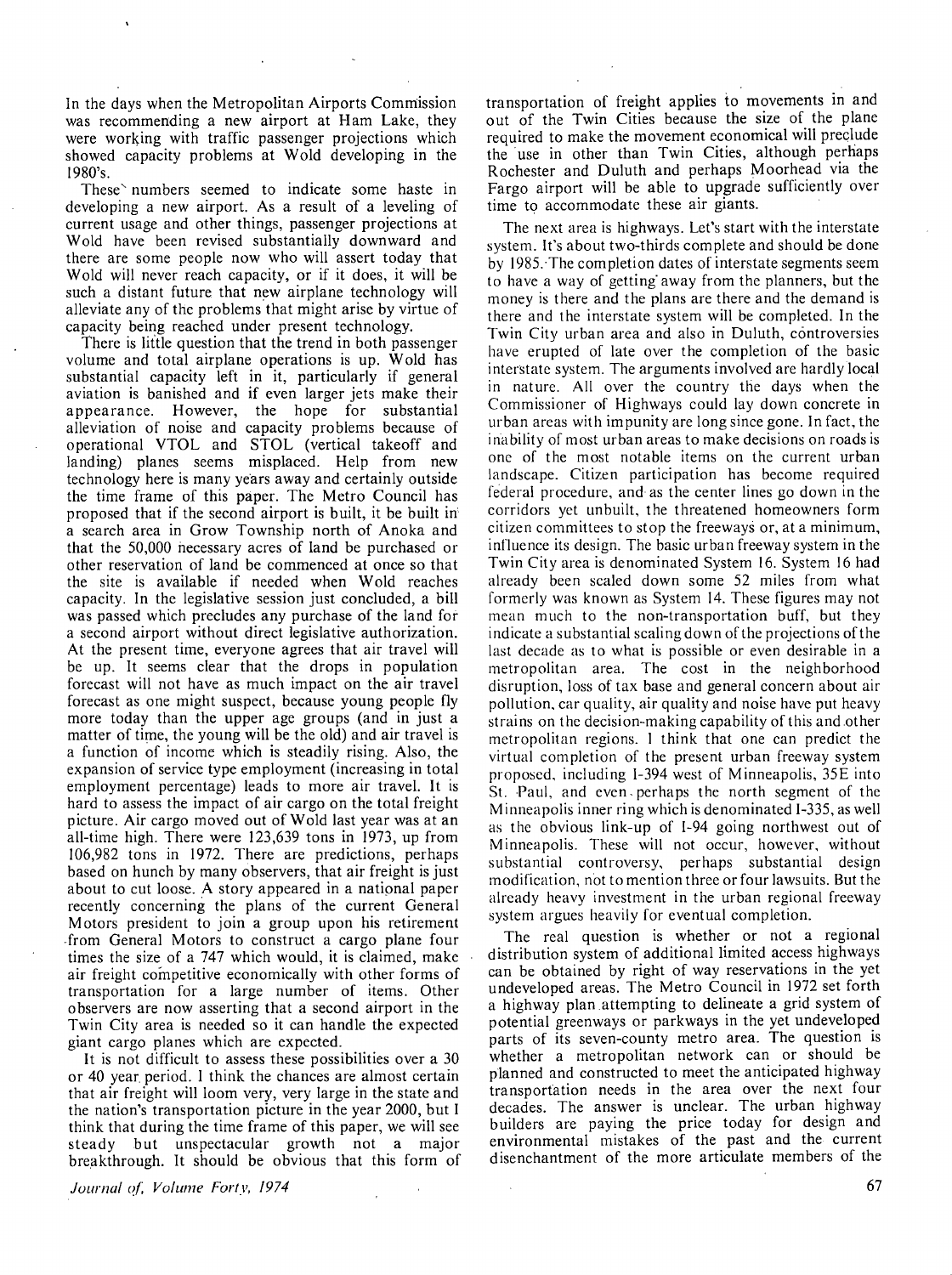American public with the auto, the highway lobby, freeway congestion and energy waste does not make a good political climate for even planning more urban road building. "Mass transit" has become the quick and easy solution to the auto problem. Reflecting on this, the Minnesota Highway Department has proposed a very cautious total highway program which they denominate the Backbone System. It was published in July, 1972 and it was heralded as a limited funding capability approach to state highway system construction. The plan stretches out over the next 30 years .at an average annual expenditure of some 40 million. The plan builds on the work of a number of Minnesota planners who have been dealing with the urban clusters and regional development concepts in the out-state area to insure first-class highway access to almost all of the projected Minnesota urban centers outside of the Twin City area. It bears little resemblance to an all out highway program and for those who want better roads  $-$  now  $-$  it will hardly be satisfactory. It has been my personal view that the Backbone 30 year plan is the present highway department's answer to those who insist on casting road builders as the contemporary American villain. If people in Minnesota want roads and they want to pay for them, then they are going to put heavy pressure on the Highway Department; they won't be rammed down anyone's throat.

What trends can we see in road building in the next 10 or 11 years? Despite all the anti-highway rhetoric, fashionable in many circles today, the car will remain the chief and indispensible means of travel for most. Highways will move almost all of our mass transit through the year 1985 under any conceivable set of circumstances. The major highway problems in this state in the next IO years will arise from what I think will be a dramatic increase in recreational travel. With the coming of age of the four-day week and more vacation time enabling many people to take one day of vacation a week and thus get away on Thursday night, the'stream of cars north out of the metro area is going to approach crushing proportions in the next 10 years. Actually, it will be south on Sunday night and north on Thursday and Friday evenings. At the present time, in my judgment, the State of Minnesota is losing substantial opportunities for recreational use by Minnesotans because of its clogged highways on weekends for vacation travel in and out of the Twin Cities in particular. The fact is that northern Wisconsin is becoming an increasingly favorite spot of Minnesotans, not because they particularly wanted their summer and ski homes in Wisconsin, but because of the shorter travel time from the Twin Cities helped by the relatively free flowing roads east to Wisconsin. The lack of truly good roads running west from the Twin Cities indicates to me sufficient pressure that is going to insure that one major east-west road to the Dakota border will be substantially improved. In addition, the north-south travel problems in west-central Minnesota will increase in the next IO years, but whether any help will arrive is conjectural.

Lastly, one cannot discuss trends and highway issues without reference to the energy crises, gas shortages and so on. Well, I will refer to it and leave it there since there seems little more useful to do with it. If the issue is how much is it going to take to price Americans out of their automobiles, the answer is that I don't know nor does anybody. Everyone's been wrong thus far. Did any reader really believe 15 years ago that you would pay as much as you did for your last car or that you would even pay 50 cents a gallon for gas? Europeans for years have been unable to afford cars or \$1.00 gasoline, yet traffic congestions in the face of remarkable transit systems is a major urban problem in most major European cities. I believe that the issue is not supply, except for temporary local shortages, but cost. Naturally the cost of gas influences driving habits and helps mass transit if it is available, but the question is "how much." The trend this last year to smaller but not necessarily less expensive cars and better gas mileage will become the predominant theme in automobile ownership in the next **10** years. The automobile will continue to assume an increasingly larger proportion of the family budget, but Minnesotans will continue to pay the price for what is for most people an absolute necessity.

When the streetcars went, everyone thought mass transit was dead outside the eastern subway cities. Now almost everyone is talking about it. In the urban areas of the country, Congress is doing something about it and so are many states. Mass transit is more than a system. It is a state of mind, it is a movement, it is an idea whose time has come, or will come, depending on who's talking. It is a movement compounded out of nostalgia, frustration and necessity. The next 11 years will see a lot of action in mass transit around .the country and in the Twin City metropolitan area. It is essentially a metro phenomenon, although the money must be spread around the state a little for appearances sake. The last legislature appropriated six million dollars to a special emergency transit fund, four and one-half million is slated by Twin Cities for immediate transit improvement, one and onehalf million is scheduled for out-state planning. Despite increased government subsidies, I think the trend for mass transit, outside of the metropolitan area is down, not up. The purpose of transit is to carry people. Outside of the metropolitan area despite the fact that there are a number of people who do not or cannot drive an auto, the level of transit service is and will continue to remain such that it will be an unreliable means of transportation for all but a few. As I have pointed out above, there are transit systems operating in Minnesota outside of the Twin Cities and many of them will continue to limp along on local pride, faith and local and federal money. But in my judgment, they will play a very small role in the transportation picture in each one of those communities. Urban sprawl affects St. Cloud as much as Minneapolis, and you cannot both sprawl and have good transit service except at exhorbitant cost.

An increased trend toward car pooling, which as a Citizens League in the Twin Cities has pointed out, as a form of transit can be discerned. The Citizens League defined transit as anything which carries people other than the driver of the car, and car pools and multipassenger vans operating out of the places of employment are off to a reasonably good start in the Twin City area. I think the trend will follow out-state as well. I am perhaps not doing justice to the trends and the potential of transit in the non-metropolitan areas in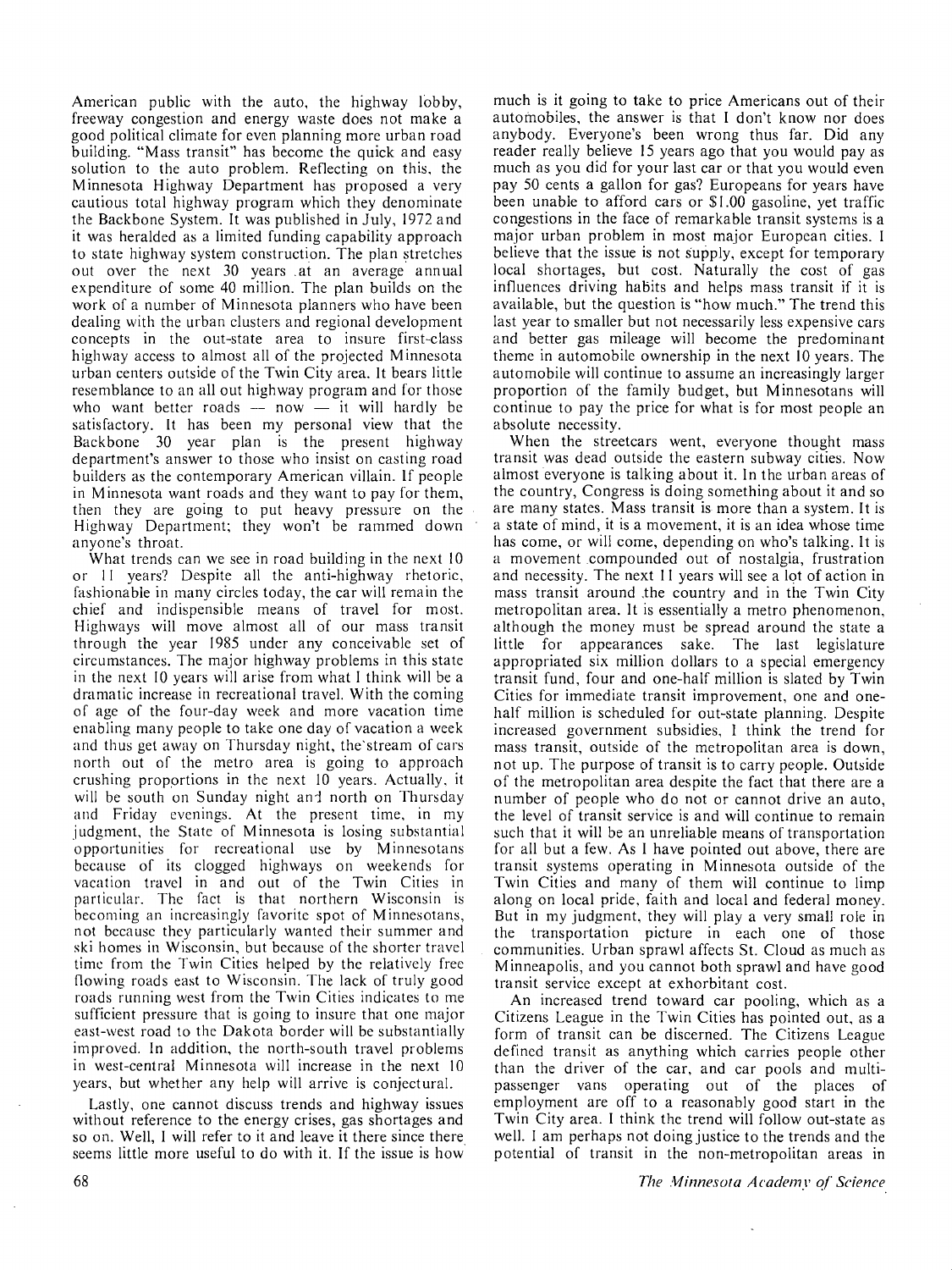Minnesota, but the overwhelming reliance on the auto, the greatly increased numbers of non-work related trips by all members of the family and the continued poor level of service both in terms of timing, intensity, and destination potential project a trend which can only be optimistically described as barely up if not level or down.

In the Twin City metropolitan area, mass transit is the transportation issue and has been for· the last several years. It will continue to be the major issue during the time span covered by this paper. The amounts of money involved are substantial. A financial commitment by the State to an extensive mass transit system in the Twin City area will probably affect the level of highway construction in all parts of the state, depending on what . occurs in the Twin City area. Legislators still tend to treat the issue as a strictly metropolitan matter, but the sums involved are large and will get larger. The past legislature authorized 109 million dollars in bonding authority for immediate bus improvement programs, for example. Even if a major regional transit system could be developed and capital costs subsidized by 80 or 90% federal funding, mass transit today and in the future must operate at a substantial loss. It cannot operate out of a fare box. This breakthrough in public understanding which has been achieved over the past five years is significant and means that the trend toward increasing the service, capability and patronage of the metro transit system will continue because the public is committed to make mass transit a reality and is prepared to accept the price of heavy operational losses.

For many, transit is a subway or a train. It becomes increasingly clear, however, that transit is something that carries passengers whether it is a private auto or a taxi, a school bus or a regular bus, as well as a train. Given the time factor, it is a safe prediction that by 1985, there will be no subway or train or automated small vehicle system operating even if the argument over hardware was resolved and all systems were go. San Francisco's BART has been 18 years abuilding and it's still not on line. Given environmental impact statements, citizen participation, the federal grants, morass, public projects of any size take longer today, not less. All this raises the cost of public projects, but this is one trend that seems irreversible, given an articulate increasingly educated Minnesota population which insists on input into all major decisions.

The Metropolitan Transit Commission operates the transit facility in the Twin City area. Its buses haul over 55 million people a year and the rate is going up, reversing a trend of declining patronage under the private company. This amounts to a little over 3% of the daily trips in the metro area. There are a number of factors at work here. Better bus service, more buses. more destinations, more times, plus express buse: coupled with increasing congestion on the freeways, rising cost of parking and automobile ownership all are tending to bring patronage up. What are the trends? First of all, there will be increasing freeway congestion. But transit does not unclog the freeways. Freeways inevitably fill to capacity with or without good mass transit. A glance at the freeways in Toronto, Chicago, New York at rush hour, to name three cities with extensive public transportation systems, should convince even the most

*Journal of; Volume Forty, 1974* 

fanatic believer in the wonders of transit that given a choice between free-wheeling freeway traffic and mass transit, the average American still opts for his car. In other words, freeways will continue to fill to capacity no matter how many lanes you build. The issue is not transit vs. additional freeway lanes but whether the public has an obligation to provide an alternate for those who do not want• to inch along in the 8-lane parking lot. The trends in our metropolitan area make certain increased freeway congestion at rush hours inside the beltway. At the present time, compared to most other metropolitan areas, the metropolitan freeways are hardly in a crisis situation even at rush hours. Nor, assuming as.I do the completion of the System 16 freeway system in the metropolitan area, do I anticipate substantial long periods of rush hour congestion on most freeways until sometime after 1985. This statement is at variance with the predictions of some. But given the increased use of the express bus service, car pooling, staggered work hours and opening of some of the parts of the freeway system which presently serve as bottlenecks, I predict congestion in some segments for longer and longer periods of time at the rush hours but still not approaching a situation comparable to what now obtains in most other metropolitan areas until some time after 1985. But eventually our freeways too will fill to nerveracking capacity. The transit picture in the Twin Cities area is clouded by the low density of the area (24th out of 25 of the nation's metropolitan areas). The two central cities each with 360 degree travel corridors make effective transit a particularly difficult problem to solve.

At the present time, there rages a no holds barred political battle between the Metropolitan Transit Commission, which favors an automated rail subway system costing some one and one-half billion dollars for 57 miles of transit rail, and the Metropolitan Council, which has in effect vetoed a rail system and insisted that the express buses are the way to go until a new technology, is tested which will provide a better option. The legislature has ordered the parties into a study of the potential of personalized rapid transit (PRT). As a member of ·the Metropolitan Council, which is heavily involved in the transportation planning process in the Twin City area and currently at odds with the Metropolitan Transit Commission over its rail plan, 1 am perhaps not the most disinteredsted predictor available. However, the current trends can be noted dispassionately. First, the federal government will be of necessity heavily involved in the future of mass transit. It takes that kind of money. Operating subsidies for urban mass transit systems are, I think, a certainty in the next IO years. Unfortunately, the bulk of the federal money in this area is likely to go to the debt ridden transit systems· in the eastern cities such as New York, Boston and Philadelphia. In addition, the federal government has now taken cognizance of the massive capital costs of constructing mass transit systems around the country, particularly of the rail variety or even more so with a new technology system. A trend against encouraging new heavy capital investment can be safely predicted. The costs of San Francisco's **BART,** the new metro systems in Atlanta and Washington, D.C. are, without exception, higher than estimates.

69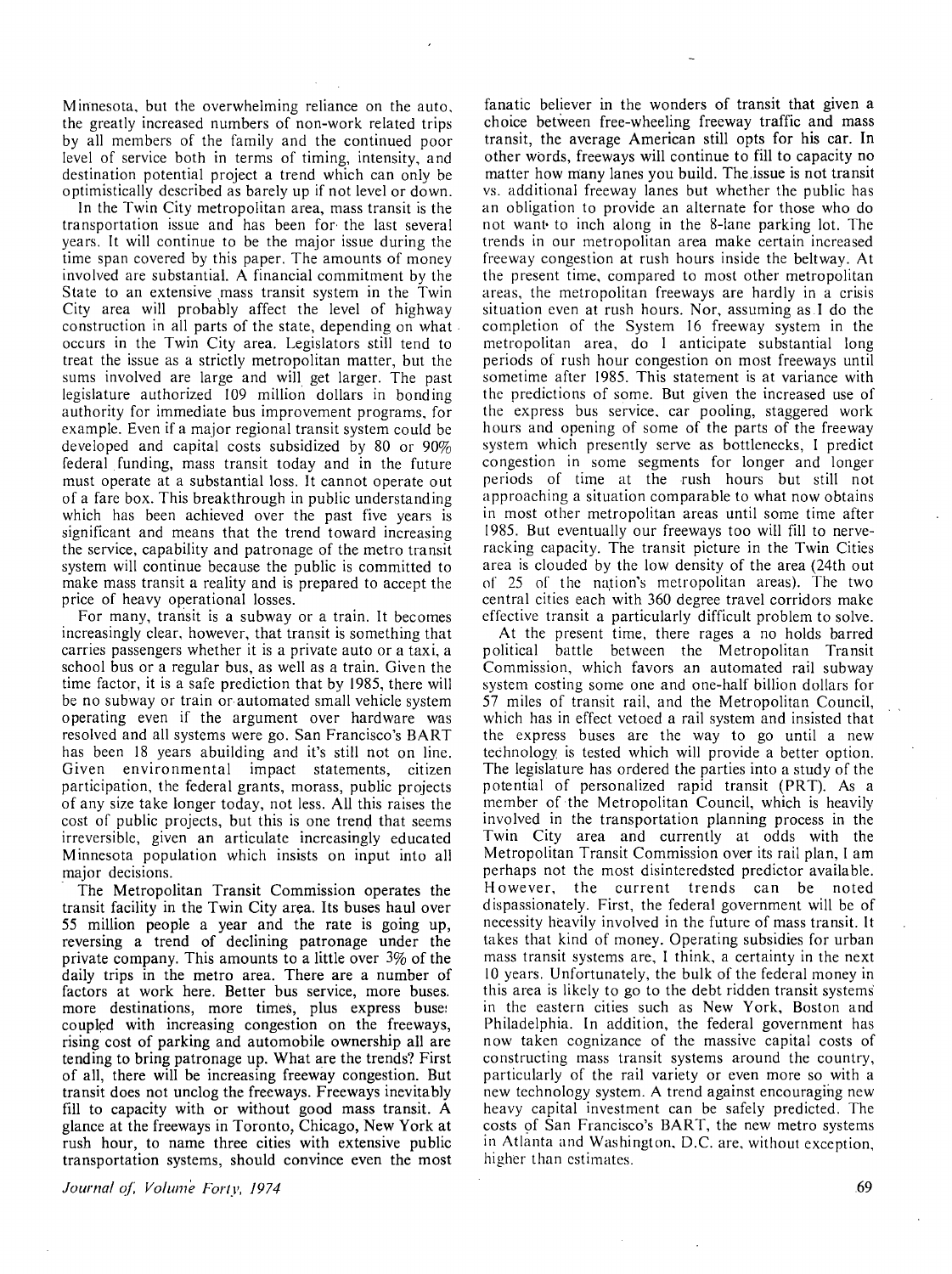Air pollution, air quality standards and energy conservation certainly are factors which favor the increase and development of mass transit. But none of these factors makes clear the choice of hardware or system. The Twin Cities area has already spent somewhere over two and one-half million dollars in transit planning and that trend will continue with even more studies ordered. The problem with all the transit planning is that the ultimate transit issues aren't technical at all. All the studies come down to a guess as to how many people will get out of their cars and take a transit vehicle 15 years from now if transit service is provided. Even allowing for artful advocacy in the various projections, the fact is that neither the Metro Council nor the Transit Commission can get much more than 6% of the trips aboard their buses or trains and that still leaves  $94\%$  of the trips by car. No wonder PRT with its promise of 40% of trips looks good. But is PRT a realistic possibility from a technological standpoint? The answer is yes, but when? And can we afford it? That is what the studies will be about.

One trend which bears watching is the obvious success of express bus service. It is working well around the country, gaining increased ridership, and it is working here. It will continue to work in the sense that it will attract increasing numbers of riders. The problem with express bus service will arise when the express bus moving in mixed freeway traffic can no longer keep up any sort of time schedule because of congestion. At that point the question becomes whether the need for exclusive right of way will be met. The present trend is exemplified by the recent legislation requiring the highway department to put in transit right of way in all new freeway highway construction in the metropolitan area. This indicates that exclusive right of way either in terms of exclusive bus lanes or reversible lanes will be available.

What sort of trends are discernible in the field of new technology? Interesting things are being done all over the world and the first company to put on line a reliable, safe automated small vehicle fit for regional transit is going to hit it big. So far, it hasn't happened, but not through lack of money or efforts.

There will be, I think, in the next few years, experimentation here with the opening of exclusive bus lanes to car pools to raise the current 1.1 average occupancy.

#### **FOR SCENARIO FORMAT**

The year is now 1985 and you and I will briefly examine the Minnesota transportation system as seen through my eyes based on what I consider the probable outcome of present trends and pressures.

Well, first of all, as we travel around the state by air and by car things don't look a great deal different than they did in 1974., But then, how much different did 1974 look in transportation than 1963? There are more cars, more people, more metro concentration of both. There are a lot more people flying airplanes and, as a matter of fact, a number of the general aviation airports in the Twin City areas are reaching capacity. A number of cities in Minnesota who didn't have much in the way of airports 11 years ago, have made significant improvernents and are waiting for the beautiful snarl of the corporate Learjet as it lands loaded with new industry. The big news of course is that there is a major airport crisis on our hands in the Twin City area. They are running out of air space over Wold and there is a lot of han'd wringing going on among those concerned a bout the future of air travel in Minnesota. All because Wold Chamberlain is rapidly approaching capacity faster than they said it would. Already planes are stacking up for landing and takeoff at Wold with increasing frequency. People are saying, if we wanted O'Hare, we should go to Chicago, and there is another study committee being formed to find a place for a new airport. They had a site . picked for it out in Grow Township north of Anoka once, but there are about 8,000 people living there now and they will not be moved. The Bloomington Chamber of Commerce claims that the figures are misstated and there is nothing wrong with Wold, and in fact there isn't. It is still fairly noisy, but everyone is fairly used to that by now. But who could have anticipated all that increase in air traffic and passengers. There are already some big air freighters popping in with increasing regularity and no one is quite sure what to do. We have a lot of company around the country though. Seems like nobody knows where to put a new airport except out in the ocean. A preliminary site selection committee reported that the airport would have to be built half way to Duluth or out around Northfield except that Northfield doesn't seem to want it. The town of Cows, Colleges and Contentment still, you know. There was some talk in 1974 about land banking the site in Grow Township, but why spend money for something that might not occur. The legislature didn't, so it never got done. The Metro Council has proposed that it be located up near Princeton and that it be connected with the Twin Cities with one of those fast new automated trains that have finally proved so successful in San Francisco and Atlanta. Northwest Airlines has announced that it is thinking of moving out and is seriously considering moving its maintenance base to Miami.

You have to look closely to note the changes in the road system. The interstate finally got completed a couple years ago. The last segment was  $1-394$  going out old Highway 12 through Golden Valley. That one got hung up in the courts for about four years. The State Highway Department is starting to build some new roads again. They have finally selected Highway 7 as the other major road west. It will be four-lane all the way to Montevideo.

If you fly over the Twin City area, you will see that the freeways during rush hours are clogged full up for traffic just inching along for 45 minute stretches. They never did get around to finishing up that little segment of I-335 in north Minneapolis. The land is all bought but there it sits and they are trying to figure out whether it's going to be a park or a housing project. The big highway problem this year and last year and next year is what to do about the resort industry. It claims it is being conspired against by the Highway Department. There are hordes of people leaving north and west out of the Twin Cities on Thursday night now and that Sunday night traffic jam coming back is unbelievable. Does everyone in the state own a boat and trailer? Interesting thing about the traffic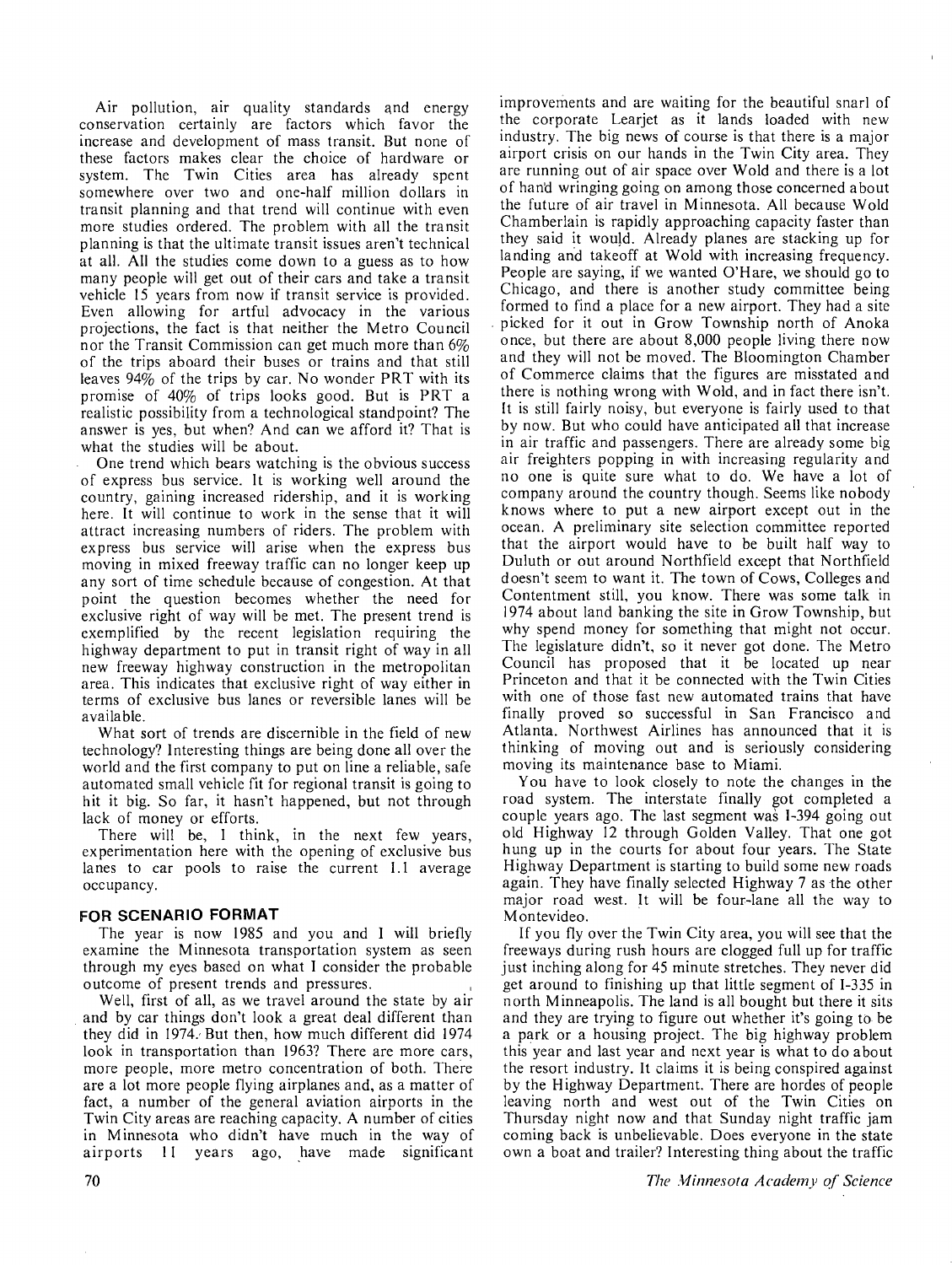pattern is that it isn't much better in the winter time. Only instead of a boat trailer, there are skis on top of the car. You can recognize the cars alright  $-$  a little smaller and equipped with air bags and they don't pollute. Gas is \$1.00 a gallon. That's for regular and they aren't selling Ethyl anymore. Some people claim that it's almost a relief to get on the freeways, however, when they have been boating on the St. Croix. It's still the prettiest, clearest little body of water around except that it seems like everyone who hasn't got his boat up north has got it on the St. Croix. A couple of interesting things happened legislatively in transportation.

You can't see it on the ground yet, but there are some broad stretches of land around the Twin City area two and three blocks wide which are being planted with trees on both sides of the strip. Transportation corridors someone called them. It's being tried on an experimental basis to see if someone can't get ahold of future transportation routes before the people get there. It's all tied in with some pretty strong controls on growth which the legislature put in a few years ago in the seven-county metropolitan area. In downtown Minneapolis you can see some electric cars running around. Most are being leased out. They run on batteries and they go 60 or 70 miles on a charge, but it still takes an hour or so to charge them up.

The railroads are doing fine, thank you. They are hauling more freight and busier than ever. A citizens group has just marched on- the legislature demanding to know why the railroads don't start passenger service to Northfield, Cambridge, Stillwater, Elk River and Hutchinson, but the railroads don't even bother to explain anymore why they aren't about to let their right of ways be used for passenger service. They know what happened to the Long Island **R.R. AMTRAK** is still there. The federal government has so much money sunk into it now, it doesn't dare quit. It still fills up  $-$  at Christmastime. Nobody can get any plane seats without two weeks notice. The trucks are still hauling the freight and are bigger and busier than ever. They seem a lot longer than I used to remember them back in 1974 – triple bottomed even. The railroads must have lost some of their clout in the legislature.

The pollution control agency has just announced for the fourth straight year that it is thinking of banning parking in downtown Minneapolis and St. Paul. The Minneapolis Chamber of Commerce points out that it is willing to ban parking downtown when they ban parking downtown in New York City and along the Bloomington strip.

Some things haven't changed  $-$  a grain truck went out of control on a Duluth hill last week after its brakes failed, but no one was seriously injured.

There have been some changes in transit although they are mostly confined to the Twin City metro area. The out-state transit systems have been getting a heavy dose of federal funds. The cities that had bus service in 1974 have still got them, although half of them are now owned by public transit commissions and are getting substantial subsidies from the state and federal government to

maintain what most people still claim is lousy bus service. The buses have found a real market in the elderly highrises and housing projects which are becoming increasingly common in our out-state urban centers. Intercity bus service is improving, but almost all bus routes still lead through the Twin Cities. There have been some interesting developments in the Twin City Transit picture. Back in 1974, about  $3\%$  of the daily trips were being handled on buses. It's gone up to about  $6\%$  now. We've got about 200 of those fancy modern buses now. We always knew that General Motors could make a decent bus if they put their mind to it, and some people say that it actually gives a comfortable ride. Buses are moving right downtown during rush hours on exclusive bus lanes which have been built in three of the corridors. Most of the bus lanes are on the freeway, but there are a few separate busways like the one on 1-394 from Highway 100 in to the Hawthorne Interchange which follows the railway track. Cars with more than passengers in it are moving along that lane too during rush hours. The Twin Cities decided about seven years ago that it was not going to build a rail subway system. They wanted to build a PRT system but couldn't find one that was working yet so they settled on a demonstration project. It's kind of interesting. It's an eight-passenger automated vehicle which zips along on air cushion powered by a linear induction motor. It goes from the West Bank of the University down to the Gateway and then up to the Burlington Northern development.

St. Paul has applied for a demonstration for a similar system connecting the state office complex to downtown St. Paul, but the federal people are still sitting on it. Many people are urging that the **PRT** project be extended between Minneapolis and St. Paul, but the Metro Council is waiting for the results of a dual mode demonstration project in San Francisco. That's the system where 12-passenger buses pick up people and then go on automated highways and run by themselves with cables in the concrete. They have got it so that private cars can use the thing too. They haven't done it, however, except in test situations, but people are saying that the Twin Cities ought to try it out. It looks like the legislature will be ordering another study. The year 1985 is turning out to be a very crucial year in transportation. It has become clear that something is going to have to be done about the congestion. The Twin City area highways are filling up and there are a lot of problems. The area has been saturated with about as much bus service as the MTC can devise, and still most people are driving their cars. The decision is going to have to be made very shortly as to whether to go with a six billion dollar PRT or an equivalent dual mode system for the Twin City area, bit it's clear to some people that the bugs still are not out of technology. Do we take a chance and go or do we sit tight for a few more years?

The year  $1985 -$  many thought that the major .·technological breakthrough in automated urban , transportation would come during the last 10 years. It didn't. But during the next 10 years  $-$  well, that's another story ....

 $\sim$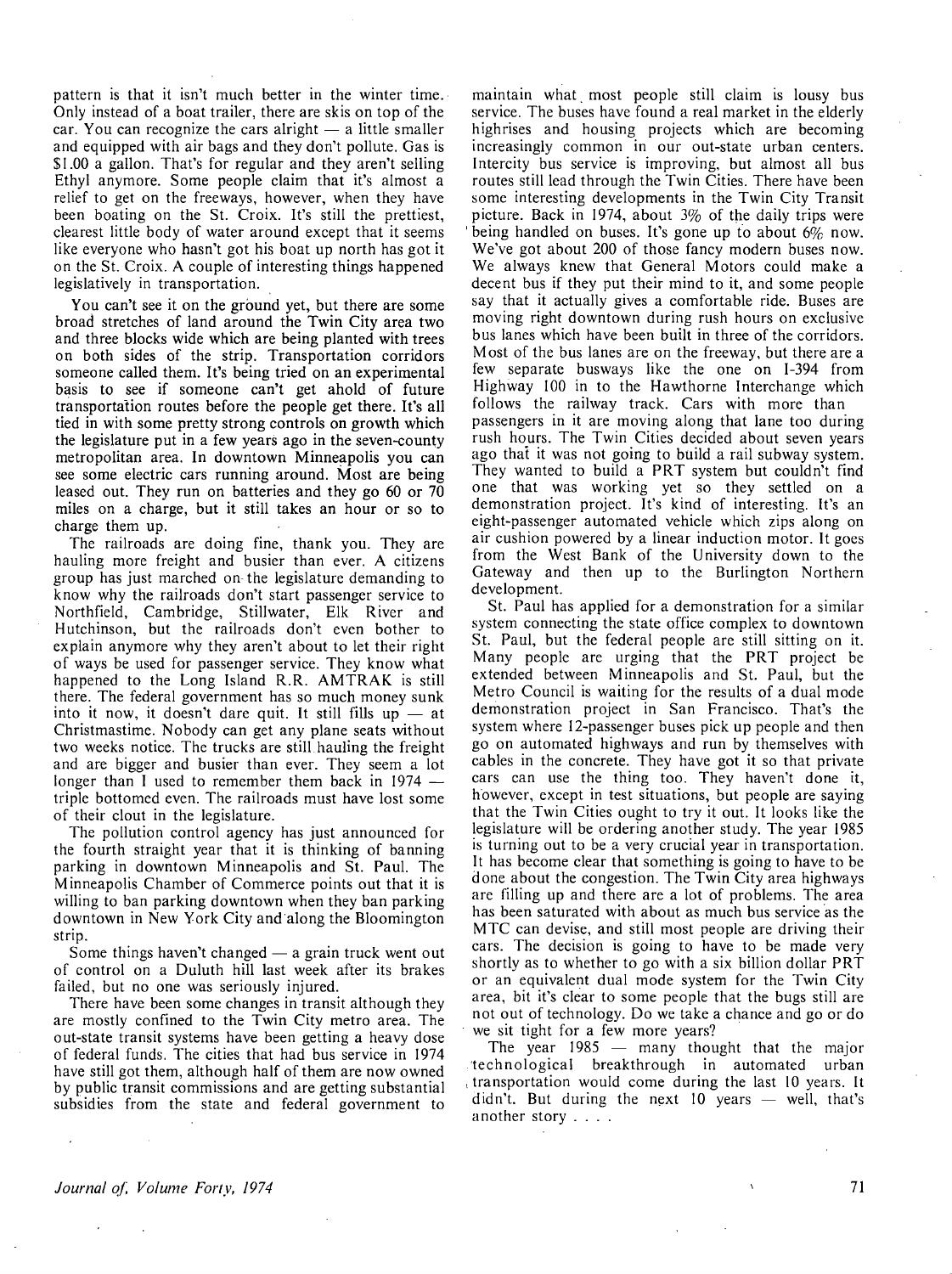#### **COMPONENT GROUP REPORT**

#### ROBERT SHELDON, workshop leader

As an analysis of the present transportation system, the Transportation Group (TG) felt there were three specific weaknesses in the scenario, resulting in a lack of perspective. The first point of disagreement centered around the obvious neglect of outstate transportation needs. Clearly, half of the state's population was eliminated from the analysis. The second area of disagreement was that too much emphasis was placed on air travel. In terms of relative importance and impact on society as a whole, air travel is much less important than the routine work trip or shopping trip. Third, the transportation scenario assumed the existence of a present value system and left it essentially undefined. With little examination of the values of the traveling public, there was little evaluation of peoples' transportation needs.

The scenario predicted that by 1985, transporfation in Minnesota would be essentially "more of the same." That is, more cars, more highways, a few mass transit systems in the Metro area, expanded bus service and more air travel. Within the TG there was disagreement with that conclusion in two major areas. One trend that was almost completely ignored was the energy crisis and the impact it must eventually have on all forms of transportation. The TG asked: "Will there be enough energy available in 1985 for every individual to own and · operate a personal mode of transportation?" And : "Even if there is enough energy in fact, will it be morally right for us to consume energy unrestrained?" The scenario touched on neither point. Another trend which was ignored was the possibility of significant advancements in technology which would allow us to decrease our need to travel. For instance: the use of tele-communications for shopping from the home and for doing many other tasks that would normally require an automobile trip  $-$  was considered a possible way to reduce the need for travel. An additional possibility was the use of telecommunications to eliminate the work trip for many occupations by allowing a person to work out of his home, conducting business by videophone. We have the technology at present; what is lacking is the implementation and the economic imperative.

The transportation system in 1985 was not envisioned in the scenario as largely changed from the present  $-$  a fact which troubled many members of the TG. Five major points of disagreement emerged from group discussions.

I. It was felt that the scenario reached largely negative conclusions. That is, the future that was presented did not seem particularly appealing to many.

2. The scenario ignored possible life-style changes that might occur in the coming decade. (Indeed, we have seen monumental attitudinal changes in the past year as regards energy consumption). The interrelation with the other systems (such as the economic system) was largely ignored. And yet, the future of transportation depends heavily on the future economic feasibility of private car ownership.

3. Viable transportation alternatives were not provided for (i.e. availability of alternate automobile fuels, electric vehicles, etc.)

4. A very important point  $-$  no system was envisioned for the systematic and organized change of the transportation system as societal needs changed.

5. More than 80 percent of the TG felt that there was a high probability of the scenario becoming reality. But almost all said, however, that the scenario future was not their desired future. And this desire to change what they obviously perceived as the inevitable future, emerged as the most significant group concensus.

## **Desirables/Possibles**

The TG felt the categories of "desirable" futures and "possible" futures were not mutually exclusive. Since the group could conceive of futures that were desirable but not possible and futures that were possible but certainly not desirable. it decided to present a list of alternatives that were both possible and desirable.

• The TG envisioned the development of an outstate rapid transit system using air, rail and express bus modes, on the assumption that fuel for personal automobiles would be in either critically short supply or be prohibitively expensive for the average person. There was some disagreement on this point. However, the system would not necessarily replace the private auto (upon which outstate Minnesotans exclusively depend) but merely supplement it. One necessity for improving outstate transportation is to halt the migration of people from rural areas to urban areas. Lack of good rural transportation would speed that phenomenon.

<sup>0</sup>By I 985, the TG sees a reduction in trips of all kinds but especially the work trip. This could be accomplished through advanced technologies  $-$  or more simply, through major employers who could make getting to work one of the fringe benefits available to their employees.

• The demand for recreational trips will be expanding greatly in the coming decade. There should be major encouragement for people to take trains and buses to their recreation destination. Indeed, by 1985, economics may demand it.

• By I 985, there will be a major de-emphasis on the importance of the automobile as the major transportation mode. This may occur for economic reasons or through government propaganda or through public relations programs from private organizations.

**c** Since the train is an efficient mode of transportation  $-$  and is destined to make a comeback  $-$  the TG felt that a program to introduce people to train travel in a recreational setting would thereby encourage them to use the train for other travel  $-$  perhaps daily commuting.

• The group touched on, but could not come to grips with, the complex educational process needed to "lure" people out of their cars. This would involve a heavy analysis of the American value system as it relates to the auto.

*The Minnesota Academy of" Science*